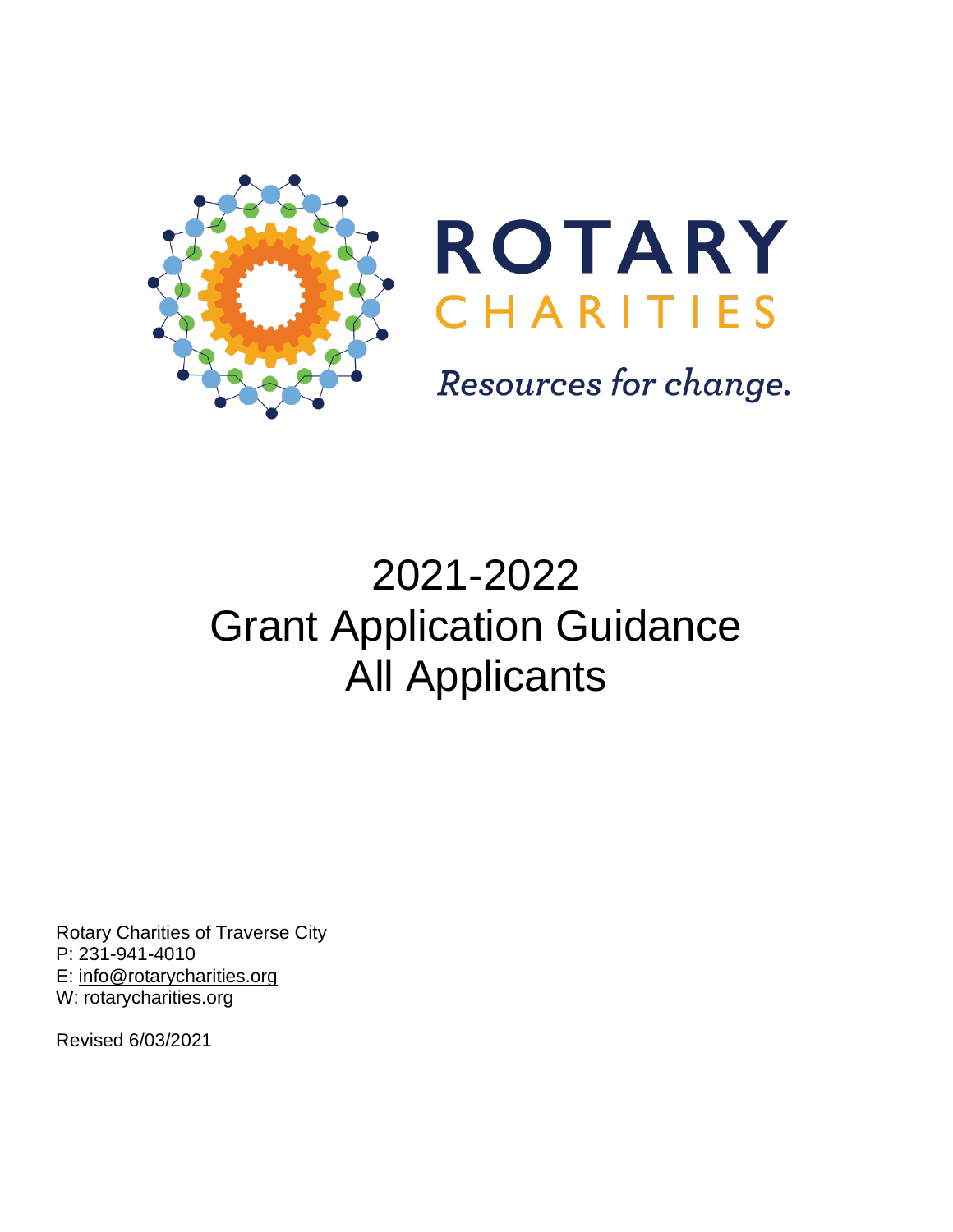# **OVERVIEW**

### **ROTARY CHARTIES**

**VISION** A region that is fair, thriving and resilient.

**MISSION** Rotary Charities helps changemakers work better together to address our region's complex problems and create community assets for all.

### **ELIGIBLE APPLICANTS**

Eligible applicants for funding include all 501(c)(3) tax-exempt organizations, Native nations, local units of government, and local school districts serving **Antrim, Benzie, Grand Traverse, Kalkaska or Leelanau Counties**. Partnerships and networks are encouraged to apply using an eligible organization as a fiduciary.

| ∟טווח∟ט הו ה טווחוט                                    |                                                                                                                                                                                                                                                                                                                                                                   |                                 |                                          |                                                                                                                      |                                                                                                               |
|--------------------------------------------------------|-------------------------------------------------------------------------------------------------------------------------------------------------------------------------------------------------------------------------------------------------------------------------------------------------------------------------------------------------------------------|---------------------------------|------------------------------------------|----------------------------------------------------------------------------------------------------------------------|---------------------------------------------------------------------------------------------------------------|
| <b>GRANT CATEGORY</b>                                  | <b>PURPOSE</b>                                                                                                                                                                                                                                                                                                                                                    | <b>DEADLINES</b>                | <b>AMOUNT &amp;</b><br><b>DURATION</b>   | <b>MATCH</b>                                                                                                         | <b>STAFF</b><br><b>CONTACT</b>                                                                                |
| <b>Assets for Thriving</b><br><b>Communities (ATC)</b> | Support for community<br>assets that help create<br>prosperity that is <b>broadly</b><br>experienced.                                                                                                                                                                                                                                                             | 9/1/2021<br>3/1/2022            | \$50,000<br>total<br>$1 - 3$ years       | Request<br>can be no<br>more than<br>50% of the<br>total project<br>cost                                             | Sakura Takano:<br>stakano@rotarych<br>arities.org                                                             |
| <b>Systems Change</b><br><b>Accelerator (SCA)</b>      | Support collaborative<br>innovation(s) that target<br>root causes to complex<br>community problems                                                                                                                                                                                                                                                                | 9/1/2021<br>3/1/2022            | \$150,000<br>Total<br>$2 - 3$ years      | $10\%$ of<br>request<br>(mix of<br>cash and<br>in-kind); all<br>organizatio<br>ns named<br>in budget<br>contributing | Freya Bradford:<br>fbradford@rotaryc<br>harities.org                                                          |
| <b>Changemaker</b><br><b>Fellowship</b>                | Support breakthrough<br>learning and sharing that<br>will expand understanding<br>about how we might work<br>differently to make durable<br>and broad community<br>progress. Fellows will<br>commit to share what they<br>learn through a local<br>workshop and through<br>quarterly Community of<br>Practice (CoP) meetings<br>with other fellows &<br>grantees. | 1 <sup>st</sup> of the<br>month | \$20,000<br>1 year                       | Sharing<br>what you<br>learn with<br>our region                                                                      | Freya Bradford<br>fbradford@rotaryc<br>harities.org                                                           |
| <b>Seed Grant</b>                                      | Support ventures where a<br>small investment will go a<br>long way toward a larger<br>impact. Often used for<br>convening, planning or<br>capacity building stages of<br>larger projects like those<br>that could be funded under<br>the ATC or SCA programs.                                                                                                     | 1 <sup>st</sup> of the<br>month | \$10,000<br>(suggested<br>max)<br>1 year | 25% of<br>request<br>(mix of<br>cash and<br>in-kind)                                                                 | Related to<br>Community<br>Assets: Sakura<br>Takano<br>Related to<br>Systems Change:<br><b>Freya Bradford</b> |

# **GRANTS AT A GLANCE**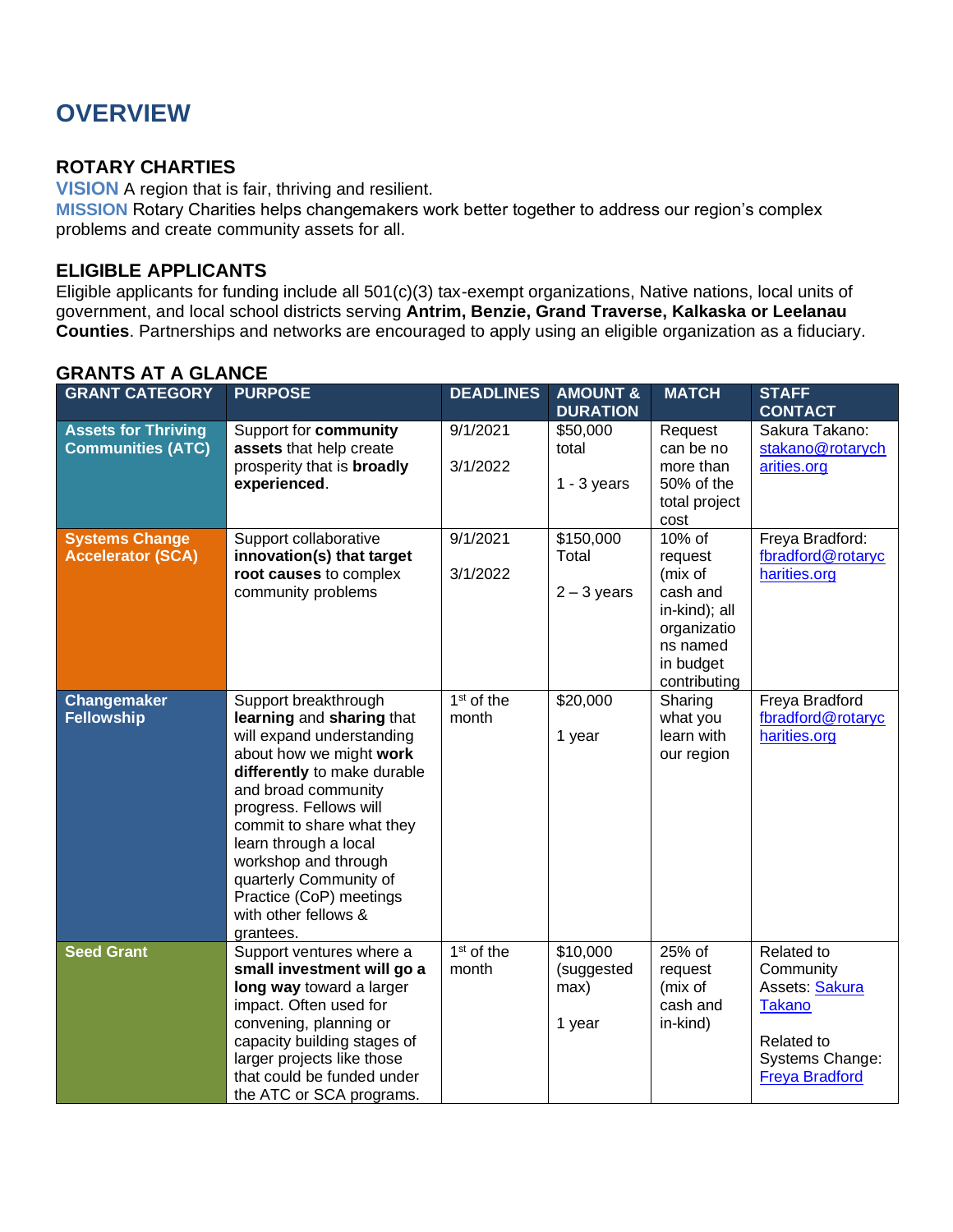Before beginning the grant application process, please review the **Pre-Grant Checklist** and contact the lead staff person to schedule a pre-grant conversation..

### **APPLICATION & REVIEW PROCESS**

|                                                    | <b>Assets for Thriving Communities &amp;</b><br><b>Systems Change Accelerator</b> | <b>Seed Grant &amp;</b><br><b>Changemaker Fellowship</b> |
|----------------------------------------------------|-----------------------------------------------------------------------------------|----------------------------------------------------------|
| <b>Pre-Grant Call or Meeting</b>                   | Required before application                                                       | Required before application                              |
| <b>Applications Due in Online</b><br><b>Portal</b> | September 1, 2021<br>March 1, 2022<br>$(11:59 \text{ PM})$                        | 1 <sup>st</sup> of any month                             |
| In person reviews with select<br>applicants        | Fall: Completed by October 31, 2021<br>Spring: Completed by April 30, 2022        | N/A                                                      |
| <b>Final decision and notification</b>             | Fall: November 2021<br>Spring: May 2022                                           | First week of the month following<br>application         |

All grant applications must be submitted electronically here: [https://rotarycharities.smapply.io/.](https://rotarycharities.smapply.io/)

Please contact Stacey Foster sfoster@rotarycharities.org if you need assistance with the electronic submission process.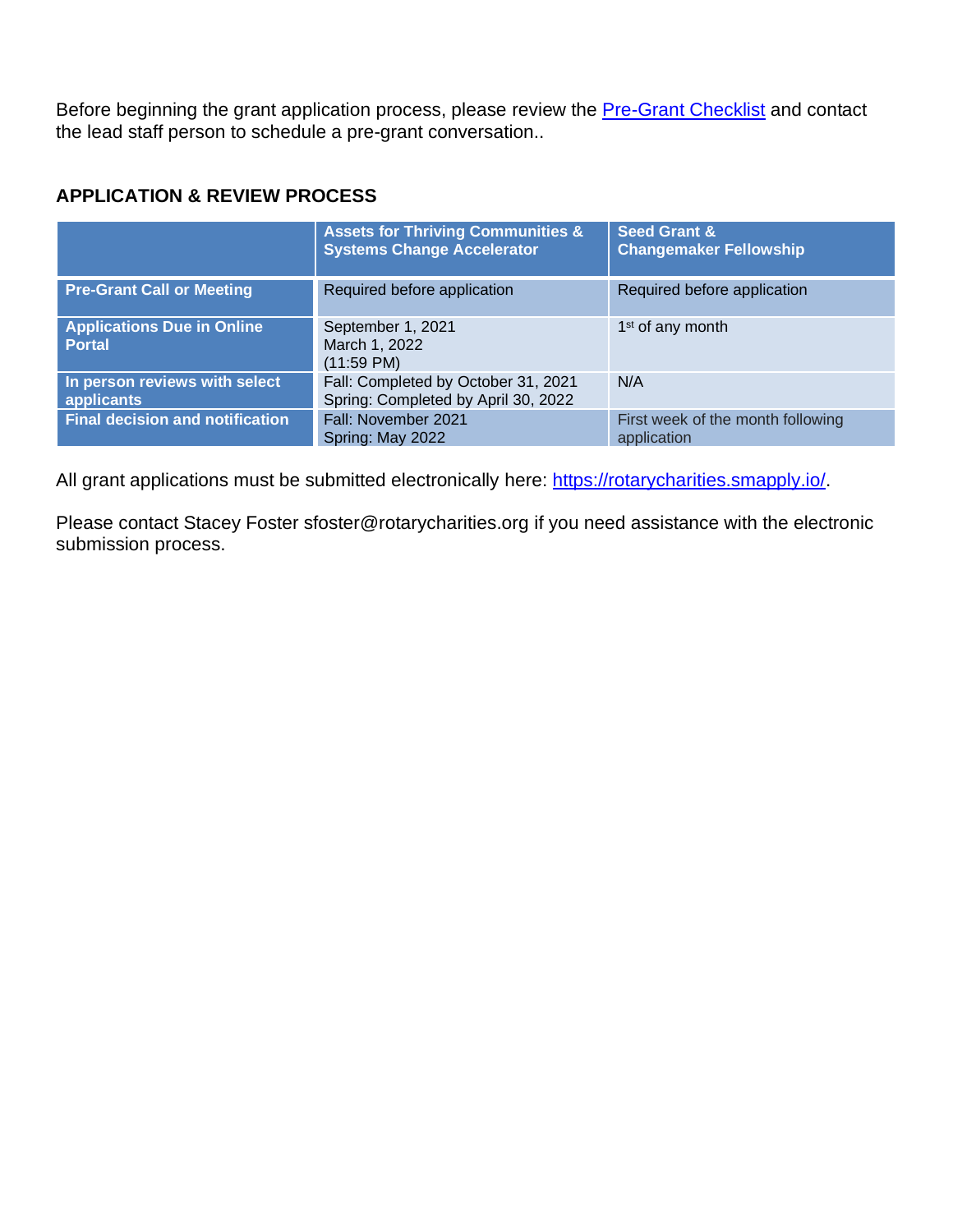# **GENERAL FUNDING REQUIREMENTS**

**Please note:** Adherence to these requirements does not ensure that the application will be funded. Grant decisions will be made by the Rotary Charities Board based on current priorities and availability of funds.

- Grants are not made to individuals.
- An applicant must be a school system, Native nation, local units of government or have received a ruling from the Internal Revenue Service (IRS) that it is tax-exempt under Section 501(c)(3) and is not a private foundation as defined by the IRS. Applications from partnerships and networks are encouraged to apply using an eligible applicant as a fiduciary.
- Applications from tribes, units of local government, governmental departments, organizations and schools must be approved by the elected body that is ultimately responsible for the grant funds and implementation.
- Start-up organizations are not eligible for Rotary Charities grants. Prior to applying, the applicant should have: 501(c)(3) status and been providing services for at least one year
- No part of a grant may be used for, or applied to, debt service without the expressed written consent of Rotary Charities.
- Proposals **will not be considered** for any religious programs or services that:
	- Require a person to hold or accept a particular religious belief, doctrine or creed as a condition to receive services
	- Primarily address spiritual needs
	- Have evangelism as the primary purpose of the program
- Proposals from faith-based organizations **must** address community need or enhance the quality of life for citizens of the region and:
	- Have a clearly demonstrated public benefit
	- Be fully accessible to persons regardless of their individual religious creed or convictions
	- Respect diversity of religious and spiritual beliefs of all individuals

# **ADDITIONAL GUIDANCE**

- Grants to school districts will be directed to programs and facilities that serve the entire district and not benefit only a single building. Grants for school curriculum will generally not be considered.
- Requests or grants to meet immediate short-term emergency needs of clients (for rent payment, gas money, food, etc.) will generally not be considered.
- Endowment funds are not supported, unless such support is considered necessary to carry out other Rotary Charities objectives.
- It is allowable to have active grants in one of the Fall categories Assets for Thriving Communities or Systems Change Accelerator – concurrent with a grant in one of the monthly categories – Seed Grants and Changemaker Fellowship.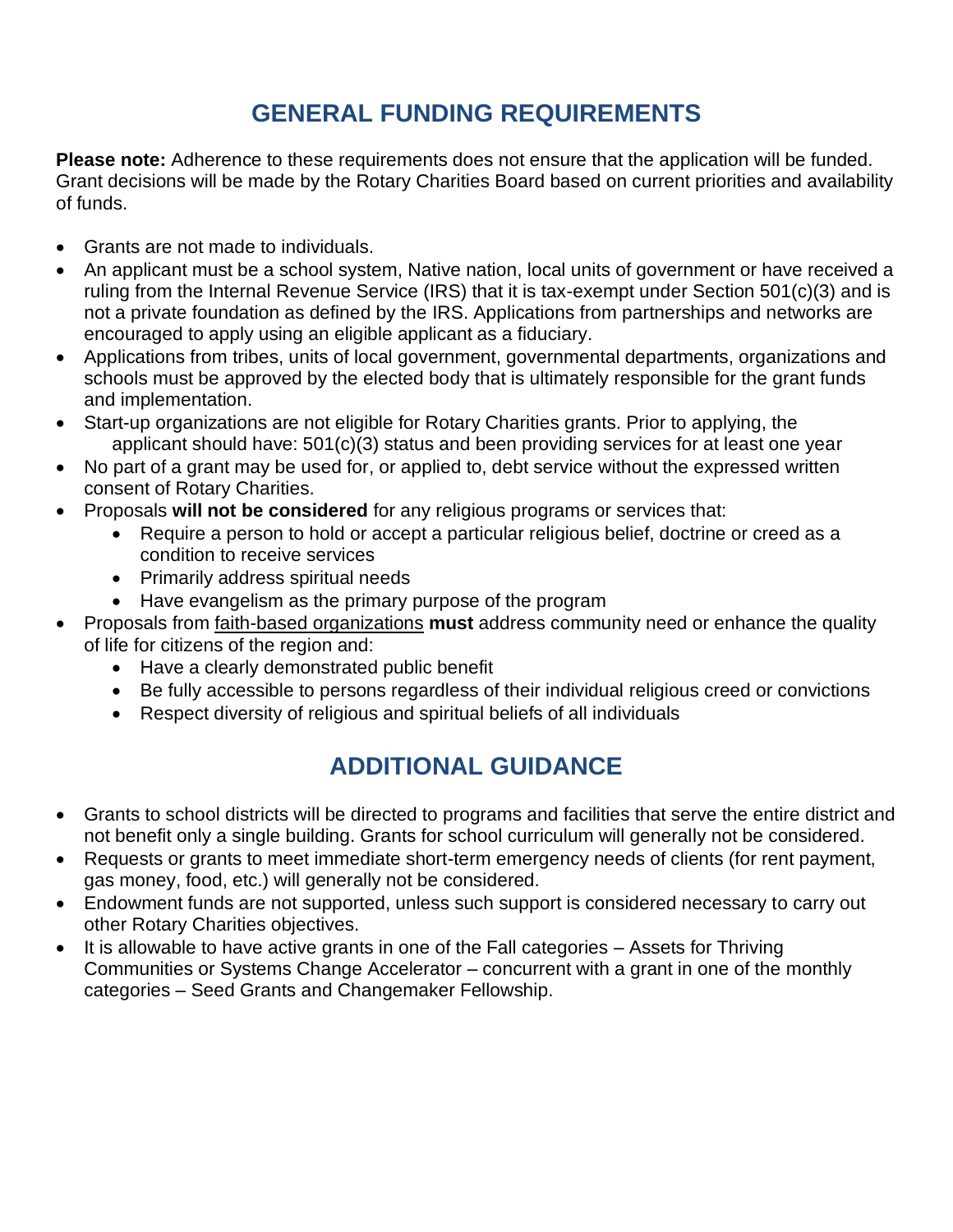# **REQUIRED ATTACHMENTS FOR ALL GRANT APPLICATIONS**

All attachments are able to be submitted electronically through the online application at [https://rotarycharities.smapply.io/.](https://rotarycharities.smapply.io/)

### **Nonprofit Organizations**

- 1. List of Board of Directors with affiliations
- 2. Applicant organization's current annual operating budget, including expenses and revenues
- 3. Applicant organization's balance sheets (current Fiscal Year to date and previous Fiscal Year)
- 4. Project/Initiative Budget (if template in narrative is not used)
- 5. Budget Narrative describing the expenses in your project/initiative budget
- 6. Most recent independent audited statement or review. **Organizations with operating budgets \$750,000 and over** must submit an Audited Statement. **Organizations with budgets under \$750,000** may submit an Independent Review
- 7. Copy of the minutes of the meeting or board resolution authorizing the grant application
- 8. If Applicable: Memorandums of Understanding, Letters of Intent or other indications of collaboration from all participating entities, Statements of Work from consultants or coaches. (General Letters of Support are not accepted)

### **Governmental Agencies or School Districts**

- 1. List of elected officials
- 2. Summary of the current operating budget, including expenses and revenue for the appropriate department budget
- 3. Most recent independent audit
- 4. Project/initiative budget (if template in narrative is not used)
- 5. Budget narrative describing the expenses in your project/initiative budget
- 6. If applicable: Memorandums of Understanding, Letters of Intent and other indications of collaboration from all participating entities. General Letters of Support are not accepted.
- 7. Copy of the minutes of the meeting or board resolution from the body that has the ultimate authority to implement the grant (Usually this is the board of elected officials versus the appointed board).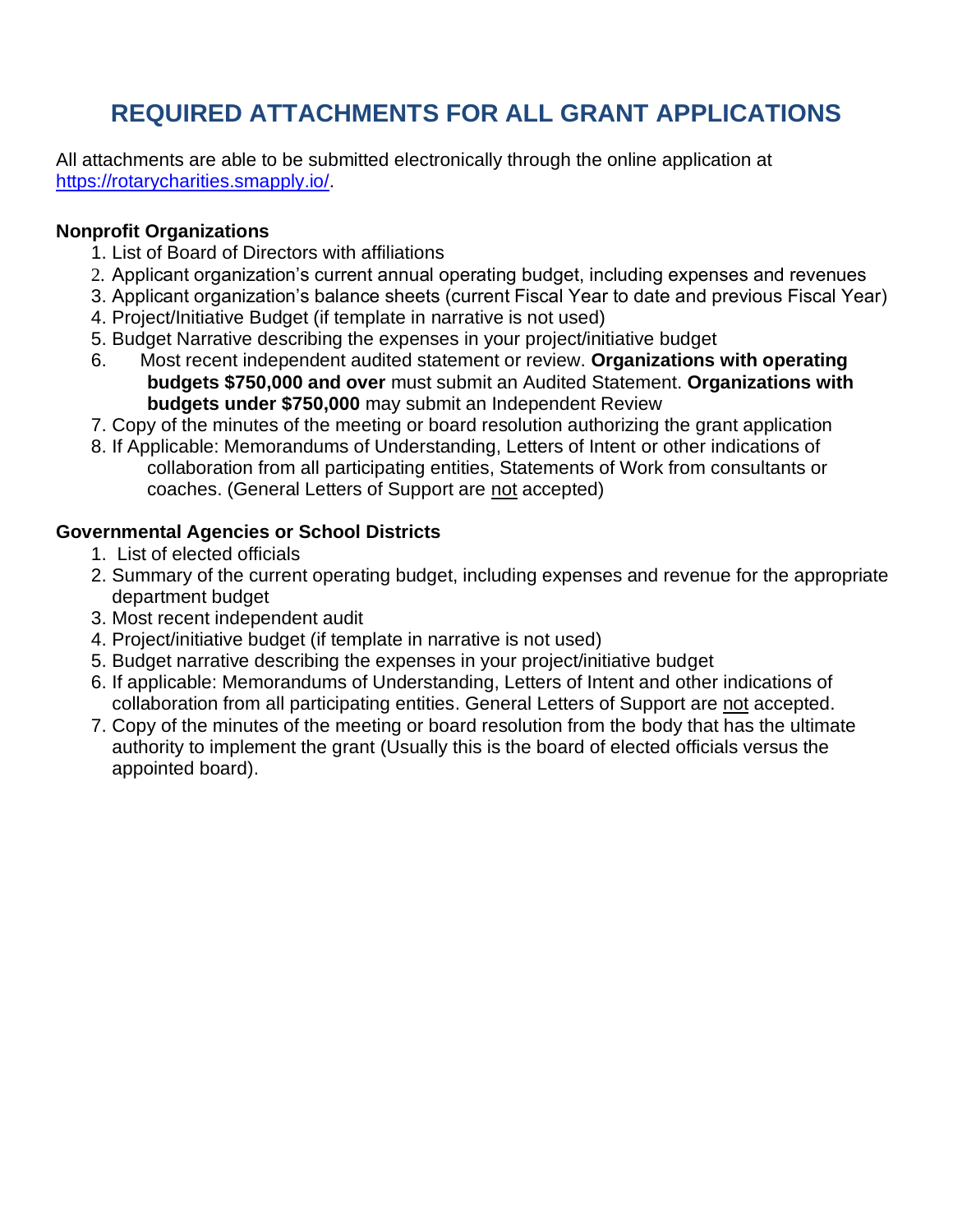# **GRANT CRITERIA**

We've learned from our grantees over the years that projects most likely to achieve long-lasting results involve deep collaboration, resourcefulness and the flexibility to adapt to changing circumstances.

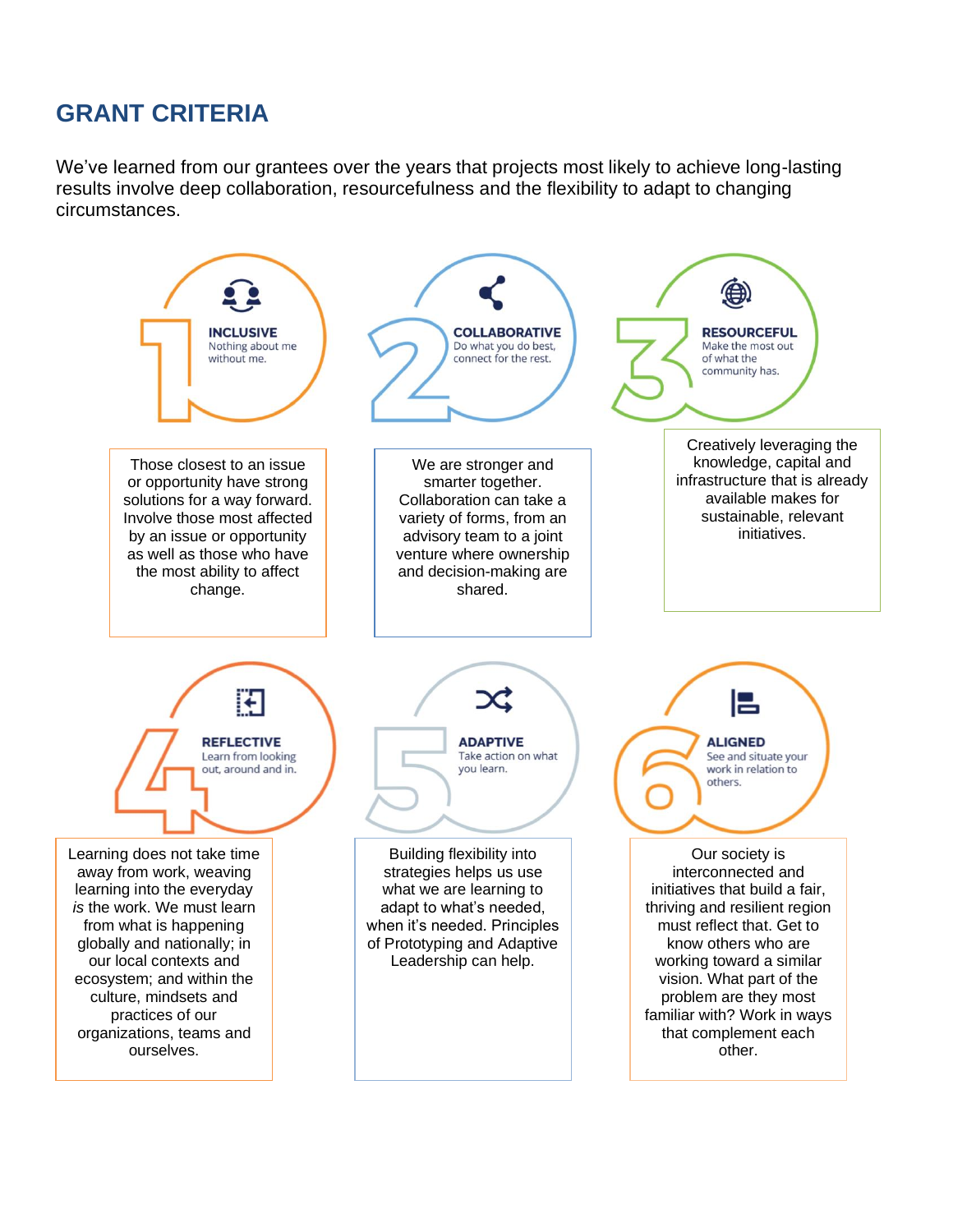# **GRANT SPECIFIC GUIDELINES**

# **ASSETS FOR THRIVING COMMUNITIES**

### **Community assets that are available to everyone are the building blocks of a fair, thriving and resilient region. Our Assets for Thriving Community grants support the infrastructure & initiatives our neighbors need.**

### **WHAT WE FUND**

We support initiatives that develop, strengthen, or build community assets that are available to all, or make an existing asset more widely available. This category is intended for projects that have done significant groundwork prior to application to engage the community, establish working relationships with stakeholders, and execute research to inform strategy. Citizen voice is essential in determining what is best for our communities. We prioritize assets that have been identified by citizens as important to improve the quality of life in their community. We recommend applicants demonstrate a robust community engagement strategy and decision-making process. This category is not generally intended to fund the engagement process; if you are interested in that, please consider applying for a Seed Grant instead.

| <b>POTENTIAL GRANT USES</b><br>Including but not limited to:                              |                      |  |
|-------------------------------------------------------------------------------------------|----------------------|--|
| Multi-modal transportation                                                                | Child welfare        |  |
| Affordable housing                                                                        | Land preservation    |  |
| Accessible recreation                                                                     | Health and wellbeing |  |
| Arts & culture                                                                            | Education            |  |
| Energy (efficiency, conservation, renewable)<br>Adapting a program or service to COVID-19 |                      |  |

### **ELIGIBILITY**

Eligible applicants for funding include all 501(c)(3) tax-exempt organizations, Native nations, local units of government, and local school districts serving Antrim, Benzie, Grand Traverse, Kalkaska or Leelanau Counties. Partnerships and networks are encouraged to apply using an eligible organization as a fiduciary.

### **DEADLINE**

Fall: September 1, 2021; Spring: March 1, 2022

### **AMOUNT & DURATION**

Up to \$50,000 total disbursed over 1 to 3 years. Request must not exceed 50% of the total project cost.

### **NEXT STEPS**

Please contact Sakura Takano to set up a time to discuss your project: [stakano@rotarycharities.org.](mailto:stakano@rotarycharities.org)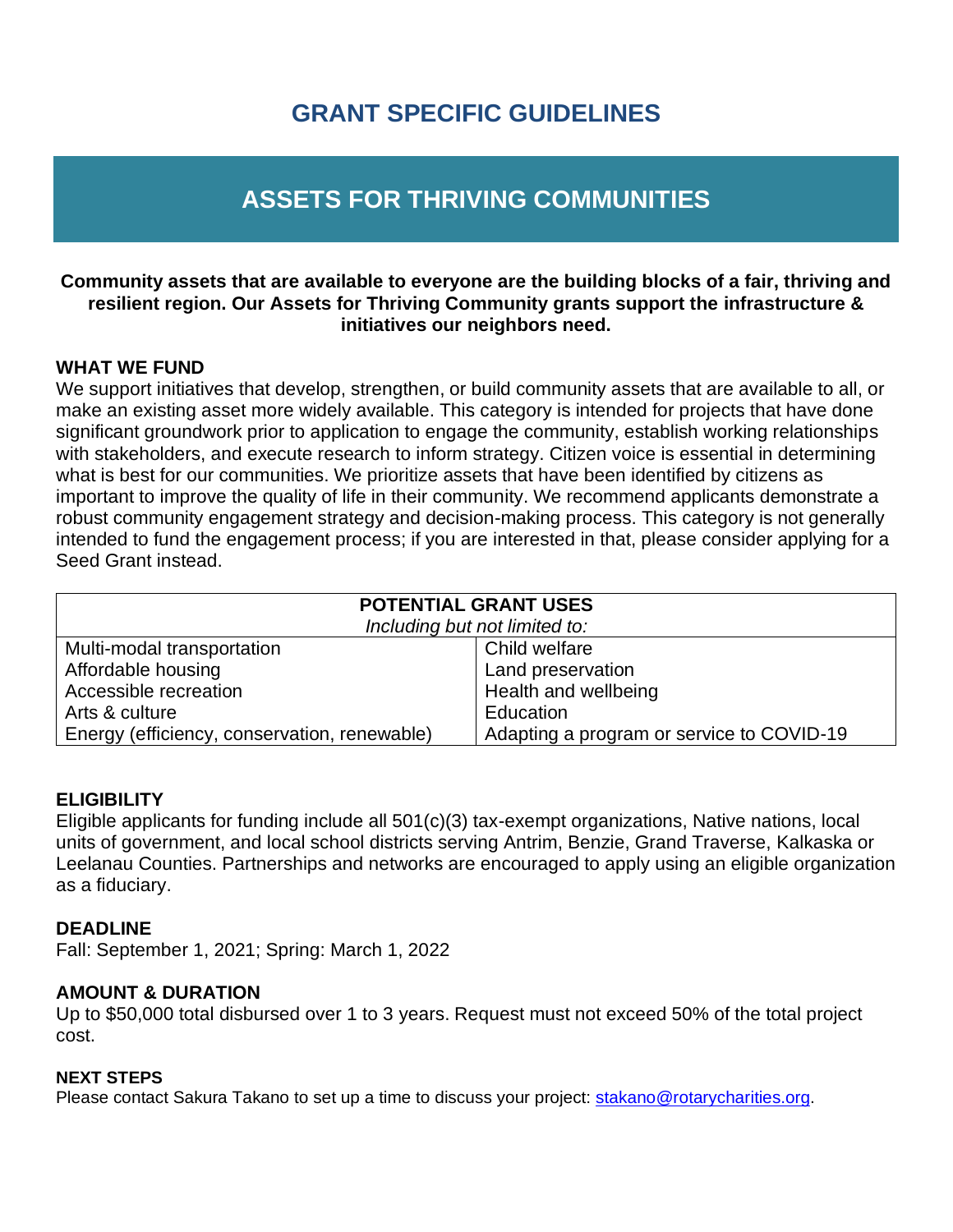# **SYSTEMS CHANGE ACCELERATOR**

**We support collaborative initiatives that target the root causes of complex problems. Our Systems Change Accelerator grants invest in problem solving that is different than business as usual, shifting resources, structures, and mindsets for lasting change.**

Rotary Charities believes that in order for our communities to thrive we need to tackle our most entrenched, **complex problems at their roots**. The roots of complex problems lie in the **context, or systems, around them.** Many interconnected factors together often end up producing results nobody wants – poverty, obesity, addiction, climate change, health inequities, homelessness. In order to really begin to solve these problems and not just keep treating the symptoms over and over again, we believe we must apply a different problem solving approach that aims at systems change.

### **A Systems Change Approach**



There are many frameworks and approaches to systems change; we do not prescribe any one in particular. However, four key elements are at the heart of most approaches. First changemakers **convene and commit** to others in the system, including those most affected by the issue, **see the system** around a problem together, develop and implement innovations that **change that system** so it functions differently, and **learn all along** the way and adapt accordingly. The intended impact of systems change is both durable and broad progress on a complex problem, beyond what any one organization could achieve alone.

### **GRANT PURPOSE**

Most of the work in the social sector targets the people or environments *experiencing* a problem to help them transcend the problem. These efforts are critical as long as we have systems that are not working for everyone. But, if this is all we do, our problems will persist. Systems change strategies offer an upstream complement by targeting the systemic factors *creating* the problem.

Rotary Charities System Change Accelerator Grants are awards intended to support innovation(s) that **target root causes of complex community problems** leading to a more fair, thriving and resilient region. These grants support systems change strategies that **restructure how things work**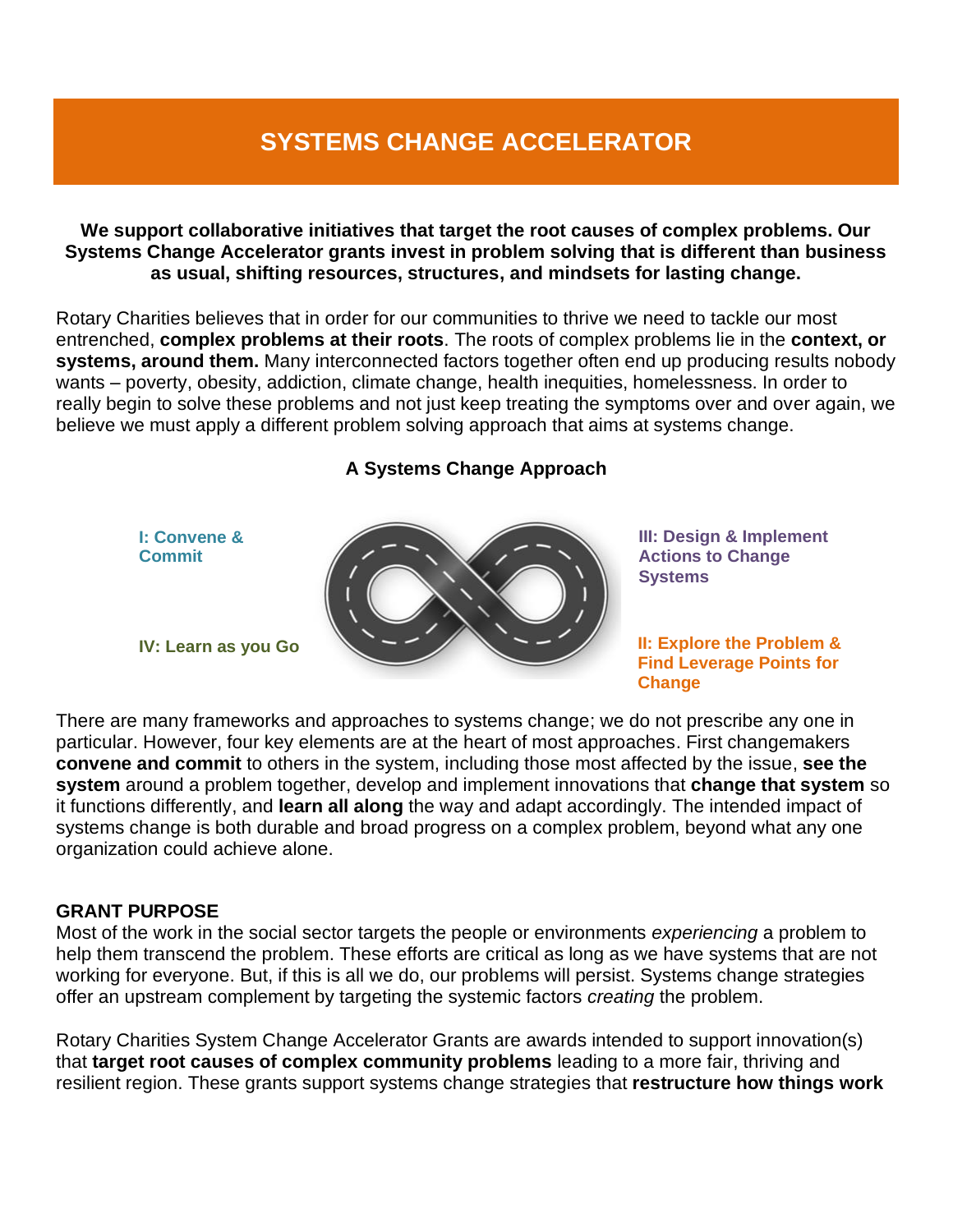and aim to change policies, practices, relationships, resource flows, relationships, power and mental models so that fewer and fewer people or environments ever experience a problem.

Powerful strategies involve a **constellation of actions**: multiple, complementary actions carried out by stakeholders throughout the system. They create greater equity in a system by considering who experiences the problem most severely and designing actions that intentionally target the roots of those inequities [\(ABLe](http://ablechange.msu.edu/)  [Change Framework, Michigan State University\)](http://ablechange.msu.edu/).

# **The Targets of System Change**

- Policies
- Practices
- Resource Flows
- Relationships and Connections
- Power Dynamics
- Mental Models

*John Kania, Mark Kramer, and Peter Senge. "The Waters of Systems Change." FSG, June 2018. [https://www.FSG.org/publications/wat](https://www.fsg.org/publications/water_of_systems_change) [er\\_of\\_systems\\_change](https://www.fsg.org/publications/water_of_systems_change)*

# **What complex problems are we interested in?**

We do not limit funding to specific issue areas, but rather open to any that, if addressed, will lead to a more fair, thriving, and resilient region for all. Ideally, applicants will know the following about the problem they are targeting:

- The current status of the complex problem, how many are experiencing it or are affected by it, what groups of people are affected most by the problem and why
- What the typical approach to the problem has been, what has been tried, what is the "status" quo"
- Why this is a good time to disrupt this status quo. Systems will naturally uphold the status quo until they have to change. Systems change efforts are most successful when the timing is right for change.

# **What work is required before an application?**

This grant category is meant for teams that have done some significant groundwork together prior to applying. Rotary Charities supports all stages of systems change work. However, for this grant, applicants will apply **after** they have come together with other diverse stakeholders, looked at what may be causing the current levels of the complex problem they are addressing, found potential leverage points and designed a constellation of actions that will act on those leverage points to change the system that is creating the problem.

Early aspects of a systems change process can be funded through our **Seed Grants** (described in this document). Learning about new ways to approach problems like this can be funded through our **Changemaker Fellowship** (described in this document).

To get more familiar with these concepts, you may want to review some of the definitions and resources highlighted at the end of this document. We also offer workshops and other learning opportunities throughout the year. You can find out about those by signing up for our newsletter at: <http://www.northskynonprofitnetwork.org/sign-up/> and visiting our Events Calendar [\(https://www.rotarycharities.org/learning-coaching/learning-experiences/workshop-calendar\)](https://www.rotarycharities.org/learning-coaching/learning-experiences/workshop-calendar). If you are ready to go a little deeper, your team may want to sign up for a free online course called Systems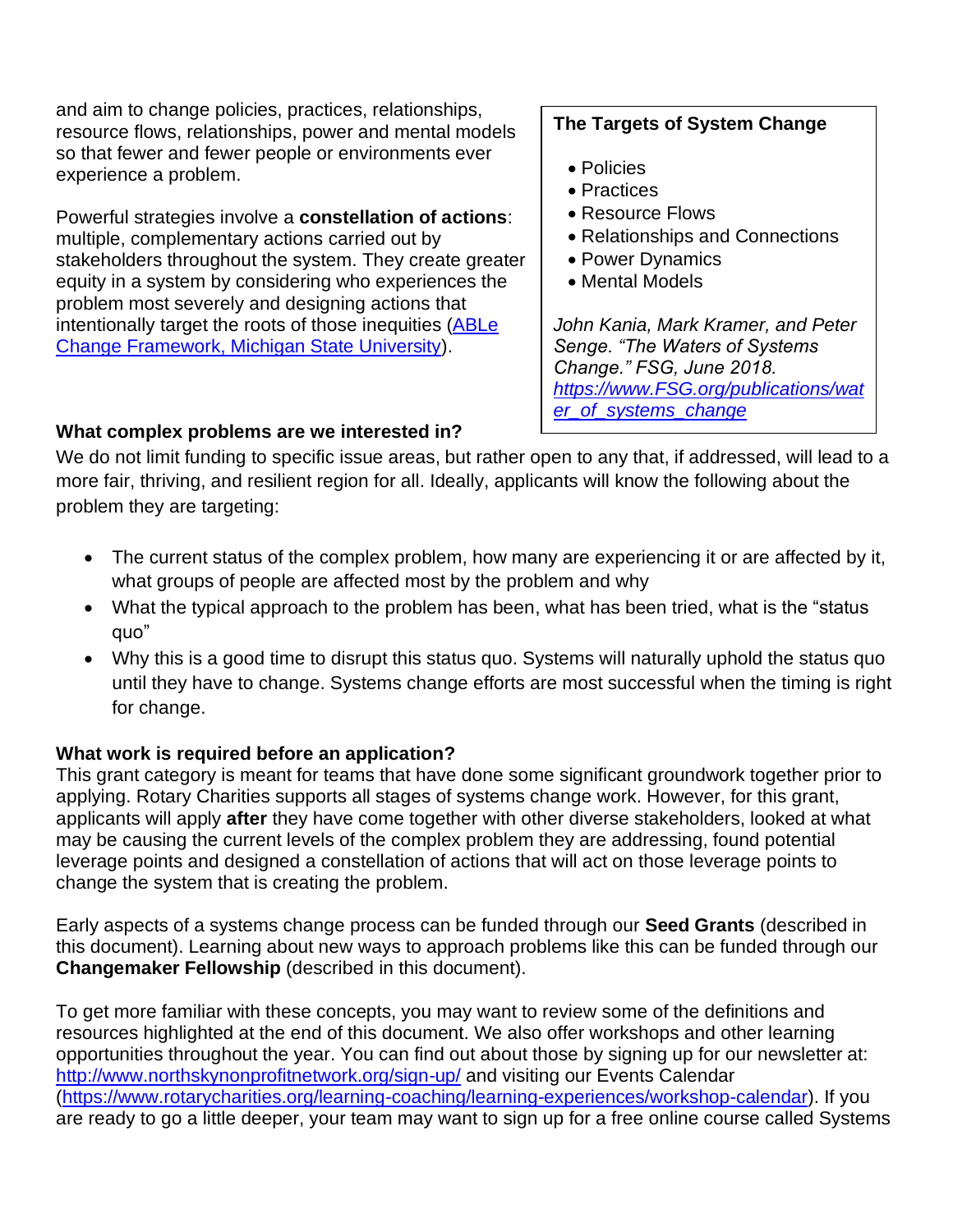Practice: How to move from Impossible to Impact [\(https://www.plusacumen.org/courses/systems](https://www.plusacumen.org/courses/systems-practice)[practice\)](https://www.plusacumen.org/courses/systems-practice) or Systems Thinking Practice by David Peter Stroh and Michael Goodman [\(https://www.iseesystems.com/store/training/systems-thinking-practice/\)](https://www.iseesystems.com/store/training/systems-thinking-practice/). Rotary Charities offers free coaches to teams who are interested in taking a course. Contact Freya Bradford to learn more, [fbradford@rotarycharities.org.](mailto:fbradford@rotarycharities.org) **These courses are suggested as resources that may be helpful. We do not prescribe any precise approach to systems change** and are open to considering any process of system change that meet our criteria.

# **POTENTIAL GRANT USES**

Grants may be for **a constellation of actions by several organizations** aimed at leverage points for the same problem. Grants can be used for innovations that are intended to change systems by shifting the underlying structures that keep problems in place: changes in system processes, policies, resources flows, relationships, power structures, and mindsets.

The actions that will change a system are unique to the particular context of that system. Some actions that have been funded in previous years:

- Convening of cross-sector networks that are working together to share information and best practices, align work more effectively, experiment with new innovations and learn
- Advocacy work to increase public or legislative support
- Communication work to change public narratives about a problem or solution
- Stipends to compensate stakeholders experiencing a problem to participate in creating solutions
- Creating new standards for data collection, sharing and use between organizations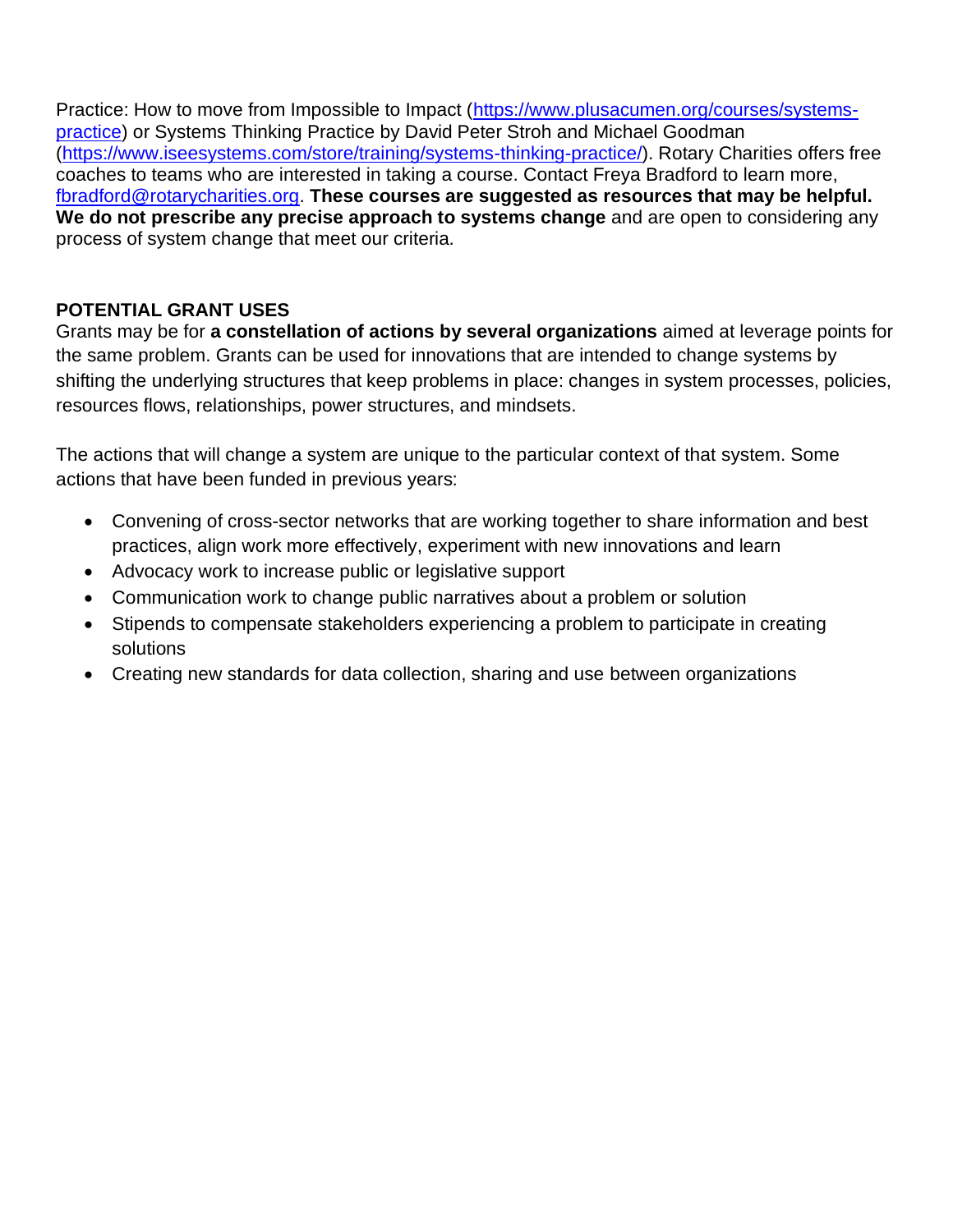| <b>EXAMPLE Provided by Housing North</b>                                                                                                                                                                                                                                                                                                                                                                                                                                                                                                                                                                            |                                                                                                                                                                                                                                                                                                                                                                                                                                                                                                                                                                                                                                                                                                                                                                                                                                                                                                             |  |  |  |
|---------------------------------------------------------------------------------------------------------------------------------------------------------------------------------------------------------------------------------------------------------------------------------------------------------------------------------------------------------------------------------------------------------------------------------------------------------------------------------------------------------------------------------------------------------------------------------------------------------------------|-------------------------------------------------------------------------------------------------------------------------------------------------------------------------------------------------------------------------------------------------------------------------------------------------------------------------------------------------------------------------------------------------------------------------------------------------------------------------------------------------------------------------------------------------------------------------------------------------------------------------------------------------------------------------------------------------------------------------------------------------------------------------------------------------------------------------------------------------------------------------------------------------------------|--|--|--|
| <b>Complex Community Problem: Lack of affordable housing in the region</b>                                                                                                                                                                                                                                                                                                                                                                                                                                                                                                                                          |                                                                                                                                                                                                                                                                                                                                                                                                                                                                                                                                                                                                                                                                                                                                                                                                                                                                                                             |  |  |  |
| <b>System/Context around the problem</b>                                                                                                                                                                                                                                                                                                                                                                                                                                                                                                                                                                            | <b>Proposed Constellation of Actions</b>                                                                                                                                                                                                                                                                                                                                                                                                                                                                                                                                                                                                                                                                                                                                                                                                                                                                    |  |  |  |
| A network of diverse stakeholders explored the<br>context surrounding the region's affordable housing<br>crisis and found that factors were working together in<br>a way that is creating several confounding patterns:<br>The cost of development is high<br>$\overline{\phantom{a}}$<br>The return on investment for affordable<br>workforce housing is extremely low<br>The process of development is extremely<br>-<br>complex<br>The perception of the problem at the public<br>$\overline{\phantom{a}}$<br>level and the legislative level are often<br>inaccurate and working against potential<br>solutions | An organizing entity will work to align and support<br>actions of several partner organizations to:<br>Develop and share local data and public<br>messaging about the problem<br>Advocate for enabling legislation at the state<br>level that will increase local governmental<br>tools and subsidies<br>Provide education and resources to local<br>$\qquad \qquad \blacksquare$<br>governments and the public on long-term<br>development costs and procedures<br>Provide education and resources to<br>developers on community goals and best<br>practices for development in this region<br>Provide developers, employers and<br>$\overline{\phantom{a}}$<br>communities with one-stop information and<br>expertise to navigate the development<br>process from pre-development to post-<br>development compliance activities<br>Aid developers in accessing and braiding<br>multiple financing sources |  |  |  |

# **LEARNING – A SHARED COMMITMENT**

Systems change as an intentional approach to social change is relatively new. Not many funders and changemakers are organizing their work in this way. We believe that learning together as we go **must be a shared commitment**. We ask that applicants demonstrate a commitment to learning by **designating a Learning Steward from your team and budgeting for their time** (grant funds and/or match may be used for this person's time). You are encouraged to designate a Learning Steward from an organization that is not the primary fiscal agent for this proposal.

The Learning Steward will commit to:

- Join a **Systems Change Community of Practice** with other grantees that meets quarterly (other team members are welcome as well, but not required). The Community of Practice is a facilitated group focused on learning and co-designed around the needs of the cohort.
- Work with Rotary Charities staff and consultants to create processes custom to your team that will help you collect information and stories that will document your team's unique learning journey, and help us all notice early signals of a changing system together.
- Capture and share your team's unique learning journey.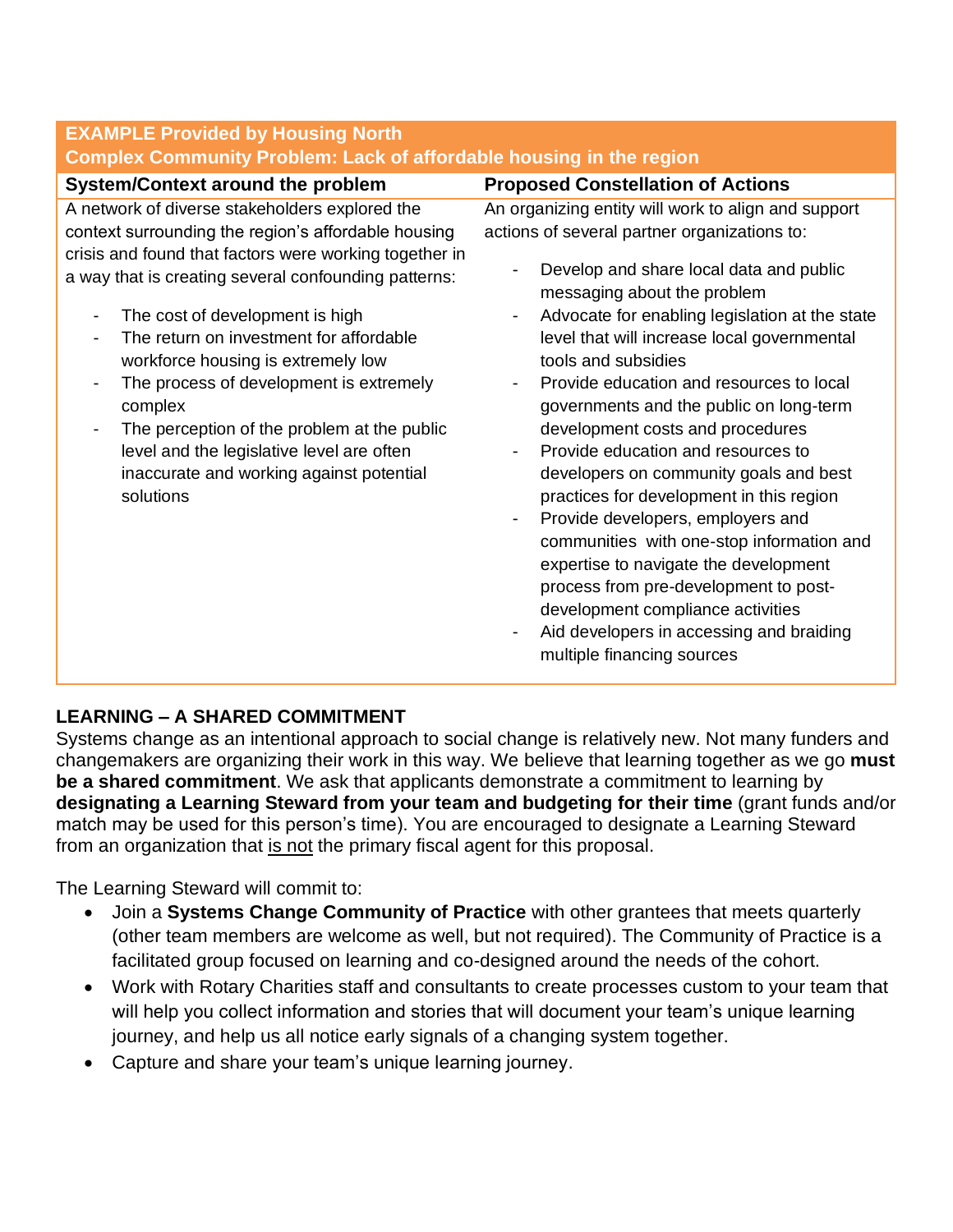Rotary Charities is committed to:

- Provide facilitation for the Community of Practice that will create a brave space to share and explore successes and challenges.
- Work with Learning Stewards to articulate processes that will help document each team's learning.
- Amplify each team's story (with permission) through our communications channels. We hope to help inspire others, build the body of knowledge around this type of work, and attract more resources.

# **ELIGIBILTY**

Eligible applicants for funding include all 501(c)(3) tax-exempt organizations, Native nations, local units of government, and local school districts serving Antrim, Benzie, Grand Traverse, Kalkaska or Leelanau Counties. Partnerships and networks are encouraged to apply using an eligible organization as a fiduciary.

# **DEADLINE**

Fall: September 1, 2021; Spring: March 1, 2022

### **AMOUNT & DURATION**

Up to \$150,000 total disbursed over 2 to 3 years. Applicant must provide 10% match, contribution from all entities named in the budget is required (may include a combination of cash and in-kind).

# **NEXT STEPS**

Please contact Freya Bradford to set up a meeting to discuss your initiative: [fbradford@rotarycharities.org.](mailto:fbradford@rotarycharities.org)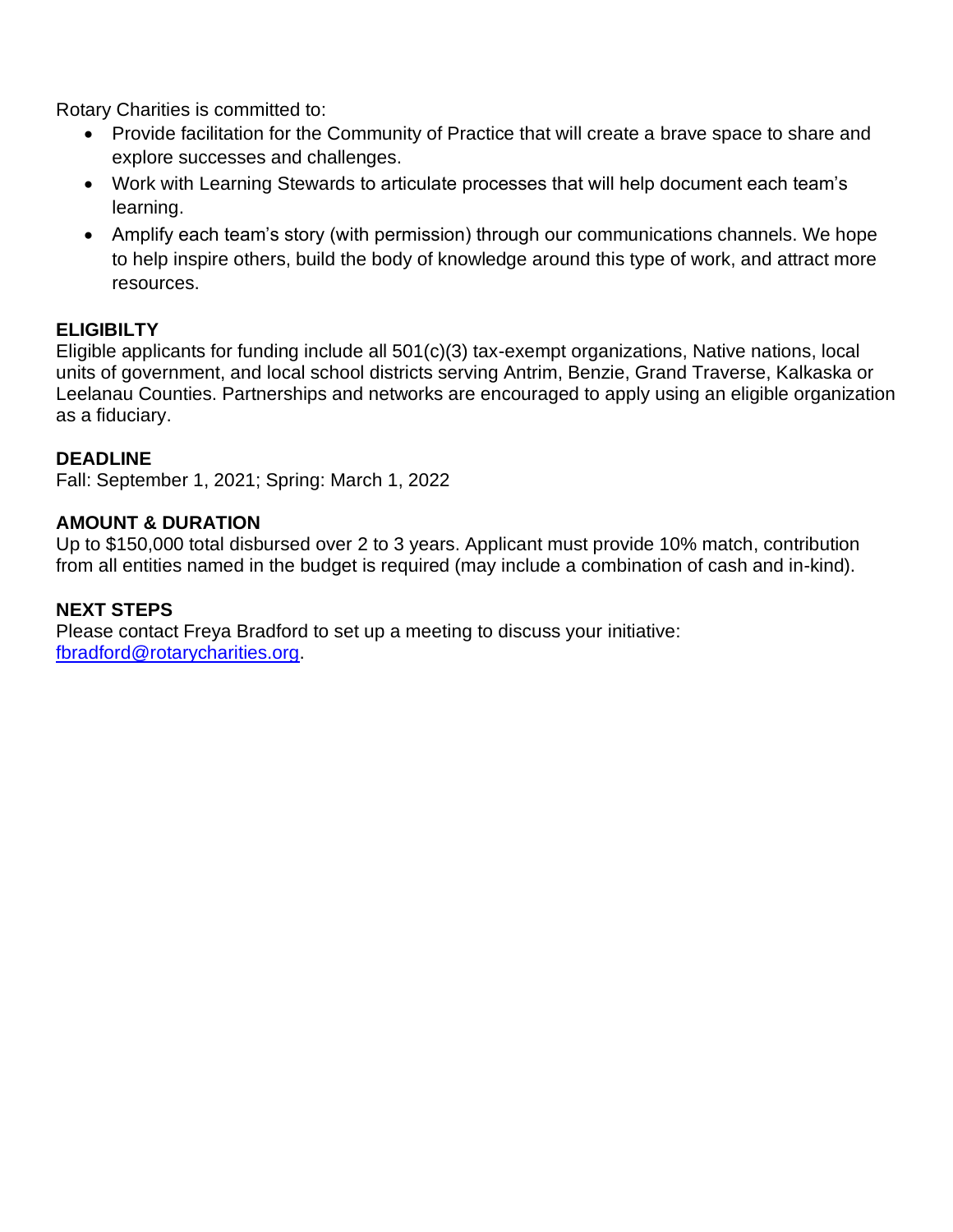# **CHANGEMAKER FELLOWSHIP**

**Changemaker Fellows are lifelong learners who adapt in the name of progress. They investigate new ideas to lay a foundation for a better future. And they commit to bringing us all along on the journey.**

#### **WHAT WE FUND**

The Changemaker Fellowship is one way we support community leaders to develop their skills to change behavior, workplace culture, or systems when what's established or expected isn't what's best for most. Changemaker Fellows are local leaders seeking **breakthrough learning** at the leading edge of changemaking work. Fellows may travel outside of the region for an opportunity, or bring an opportunity here for communitywide or group/issue learning. Then, fellows **share what they've learned** with the community to expand the conversation about how we might work differently to make progress toward a fair, thriving and resilient region. We work with fellows to design the community learning experience that best suits their skills – for example, a local workshop, a video or blog series, an event.

*Our Changemaker Fellowship is made possible by a generous bequest from Charles Fultz.*

### **POTENTIAL GRANT USES**

*Costs associated with learning activities, including, but not limited to:*

- -- Registration fees
- -- Travel
- -- Bringing trainers/trainings to our region for community-wide or group/issue learning
- -- Participant's absence from work
- -- Local application of learning

This funding is not intended for issue-specific training (e.g. a national affordable housing summit), but rather **something that can be generalized and shared with changemakers working in other issue areas**.

\*\*Find a list of learning experiences that would be a good fit at [https://www.rotarycharities.org/grants](https://www.rotarycharities.org/grants-investments/grant-types/changemaker-fellowship)[investments/grant-types/changemaker-fellowship.](https://www.rotarycharities.org/grants-investments/grant-types/changemaker-fellowship) This list is meant to give you an example of what we have considered funding. Don't feel limited – bring us your ideas. We want to hear about what excites you and how it might contribute to community transformation.

#### **ELIGIBILITY**

Eligible applicants for funding include all 501(c)(3) tax-exempt organizations, Native nations, local units of government and local school districts serving Antrim, Benzie, Grand Traverse, Kalkaska or Leelanau Counties. Partnerships and networks are encouraged to apply using an eligible organization as a fiduciary.

#### **DEADLINE**

Applications should be submitted by the 1<sup>st</sup> of any month. The Board makes decisions at their monthly board meeting, and applicants can expect to be notified in the first week of the month following application.

### **AMOUNT & DURATION**

Up to \$20,000, 1 year

#### **NEXT STEPS**

Please contact Freya Bradford to discuss your request: [fbradford@rotarycharities.org](mailto:fbradford@rotarycharities.org)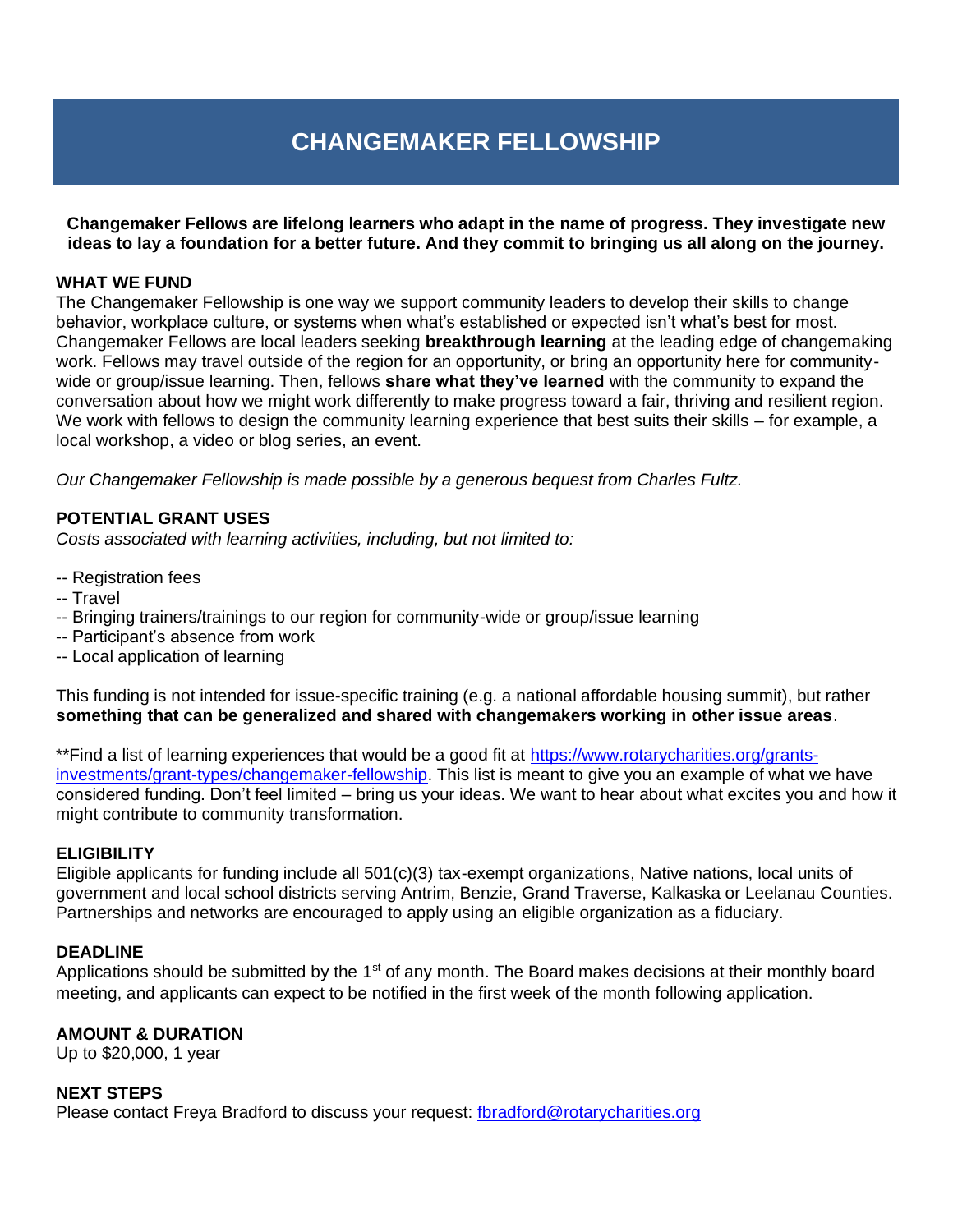# **SEED GRANTS**

### **We support the convening, planning & capacity building that make projects possible. Our Seed grants make small investments with potential for big impact.**

#### **WHAT WE FUND**

Seed grants fund the beginning stages of projects with the potential for broad community impact that may eventually be strong applicants for an Assets for Thriving Communities grant or a Systems Change Accelerator grant.

Finding the way into deeper collaboration, learning and adapting – as described in our Grant Criteria below – often requires that we pause and take stock of where we are and where we want to go. Whether you're developing a new community asset or trying to change an entrenched system, new ways of working may require coaching, consulting, and facilitated processes. Seed Grants can help support this type of groundwork that must happen before the rubber ever meets the road. You have heard us and others say, "go slow to go fast." Seed Grants are part of our "patient capital" that helps build strong foundations for deeper impact.

#### **POTENTIAL GRANT USES**

*Including, but not limited to what is listed here. Bring your ideas that best suit your project needs.*

- Convening stakeholders to better understand a community problem or need, and developing opportunities for development
- Community planning to implement high priority projects
- Feasibility studies, market analyses, needs assessments, or other research
- Planning or piloting new strategies and/or aligning actions with others
- Assessing and building the capacity of organizations, partners, or networks to move forward together
- Network convening around a complex community issue
- Organization, partner or network development activities especially those that will improve connectivity, learning and the ability to adapt and respond to changing conditions
- Designing processes and tools for deeper learning

#### **ELIGIBILITY**

Eligible applicants for funding include all 501(c)(3) tax-exempt organizations, Native nations, local units of government, and local school districts serving Antrim, Benzie, Grand Traverse, Kalkaska or Leelanau Counties. Partnerships and networks are encouraged to apply using an eligible organization as a fiduciary.

#### **DEADLINE**

Applications should be submitted by the  $1<sup>st</sup>$  of any month. The Board makes decisions at their monthly board meeting, and applicants can expect to be notified in the first week of the month following application.

### **AMOUNT & DURATION**

Up to a suggested maximum of \$10,000, 25% match of request required (combination of cash and in-kind)

1 year

**NEXT STEPS** Please contact Stacey Foster to set up a meeting with staff to discuss your project: [sfoster@rotarycharities.org](mailto:sfoster@rotarycharities.org) or (231) 941-4010.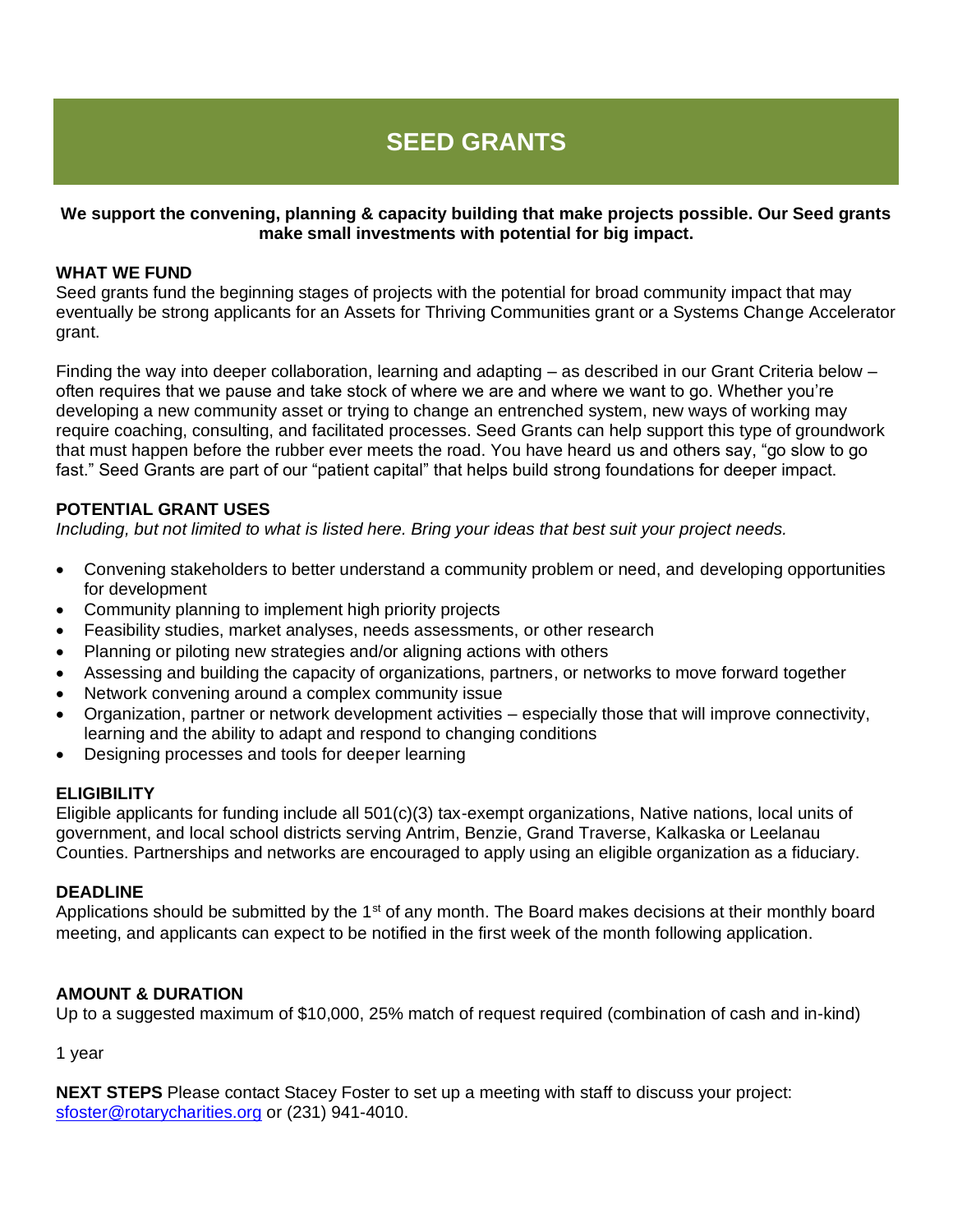# **GLOSSARY OF TERMS**

**Community asset:** Something that will improve the quality of life in our region in a broad (for all) and durable (for a long time) way.

**Complex community problem**: A community problem that defies any singular solution. There may be disagreement about what is causing a problem and/or what to do about it. Many factors influence complex problems that are difficult to predict and influence (political, social, economic, attitudinal).

**Problems at their roots**: Tackling the system dynamics or conditions that created the problem in the first place.

**Context around a complex problem**: Various factors and how they are working together in a way that is creating an entrenched problem. Factors are things like policies, practices, resource flows, relationships and connections, power dynamics, and mental models. **See the system**: Diverse stakeholders **name** and **visualize** the factors that are influencing a problem and explore how they may be interacting to create the problem. Through this, opportunities for "**leverage**" emerge – places in the system where relatively small structural change can have outsized impact.

**Change the system**: Unlike direct service projects, systems **change works on the underlying structures of a system** by shifting processes, practices, relationships, resources, and/or policy. This also requires shifting and supporting new mindsets, building trust and deep connections to others working in the system, and engaging those most affected by the system. The intended impact of systems change is both **durable** and **broad** progress on a complex problem, beyond what any one actor could achieve alone.

**Leverage**: In this context, leverage means making the actions funded by a Rotary Charities grant to be bigger and do more and affect more people. In other words, what other partners, grants or resources will you be able to attract to your work as a result of this grant and how will it change your impact?

**Community of Practice:** Groups of people who share a concern or a passion for something they do and learn how to do it better as they interact regularly. (Etienne Wenger)

**Learning Steward:** A designated person who will ensure your team is intentionally learning and adapting based on new insights. With support from Rotary Charities, they will help identify indicators of systems change that are specific to your context and develop processes to collect and share data and stories about changing patterns. All Systems Change Accelerator applicants are required to designate a Learning Steward in their application.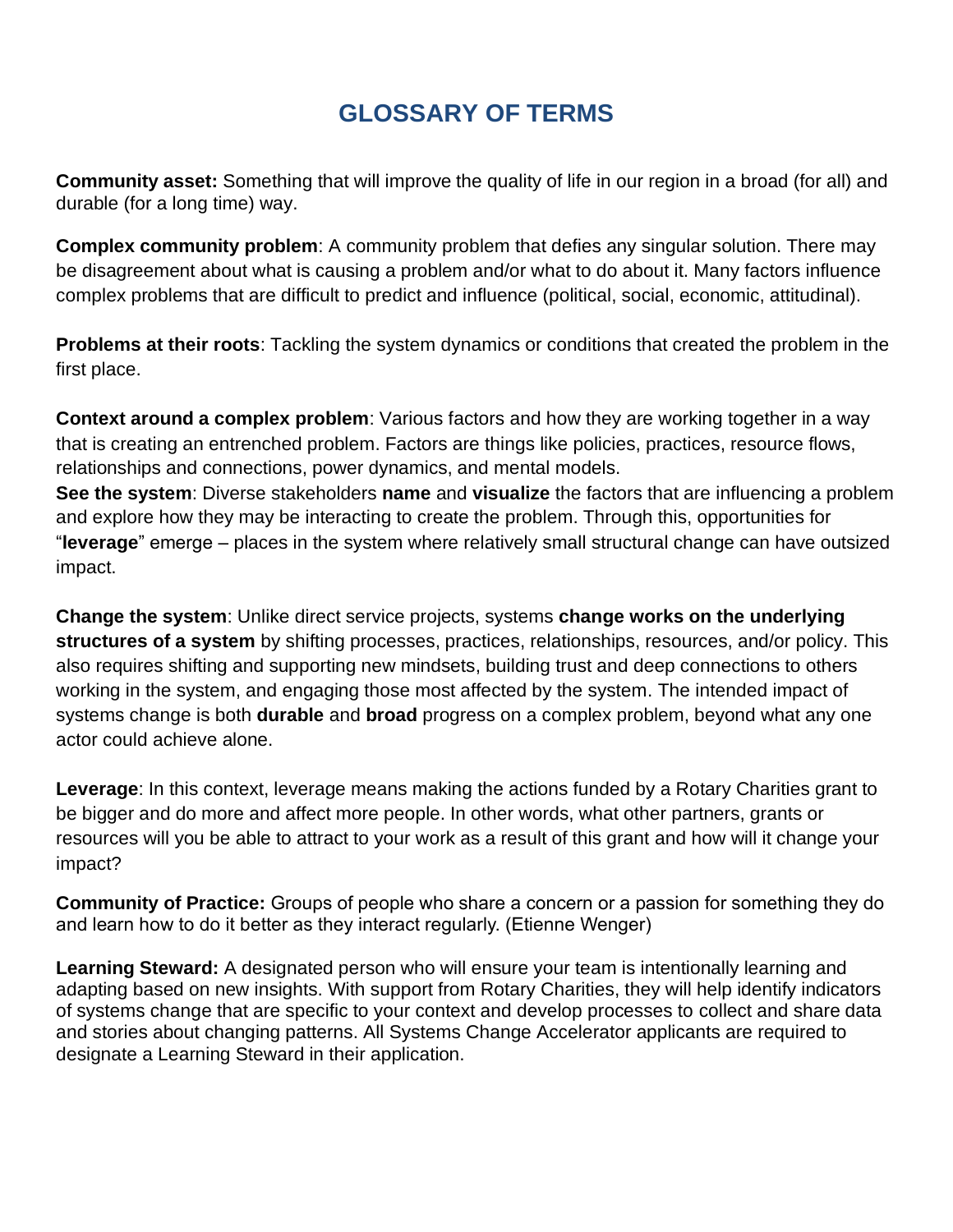# **RESOURCES THAT HAVE SHAPED THIS WORK**

[ABLe Change Framework, Michigan State University](http://ablechange.msu.edu/)

[Capacity Building 3.0: How to Strengthen the Social Ecosystem, TCC Group](http://www.tccgrp.com/pubs/capacity_building_3.php)

[Emergent Strategy, Adrienne Maree Brown](https://www.akpress.org/emergentstrategy.html)

[Grantmakers for Effective Organizations,](https://www.geofunders.org/) especially the Systems Grantmaking Community of Practice and the Change Leaders in Philanthropy Fellowship program

Network Weaver [Handbook, June Holley](https://www.networkweaver.com/)

[Social Innovation Generation \(Sig\), Fostering a Canadian Ecosystem for Social Change](http://www.sigeneration.ca/)

[Social Innovation Exchange & SIX Funders' Node](https://www.socialinnovationexchange.org/)

[Systems Grantmaking Resource Guide, GEO & Management Assistance Group](http://systems.geofunders.org/tools-resources)

[Systems Practice Course, +Acumen & The Omidyar Group](https://www.plusacumen.org/courses/systems-practice)

[Systems Thinking for Social Change, David Peter Stroh](http://www.appliedsystemsthinking.com/supporting_documents/Leveraging_SocialChange.pdf)

[Theory U, Leading from the Future as it Emerges, Otto Scharmer, MIT](http://www.ottoscharmer.com/publications/executive-summaries)

[The Fifth Discipline Fieldbook, Peter Senge, et al.](https://thesystemsthinker.com/the-fifth-discipline-fieldbook-a-guide-to-the-learning-organization/)

[The Practice of Adaptive Leadership, Ronald Heifetz, et al.](https://books.google.com/books/about/The_Practice_of_Adaptive_Leadership.html?id=86OJwyvGzCoC)

[The Water of Systems Change, FSG](https://www.fsg.org/publications/water_of_systems_change)

[Thinking in Systems, Donella Meadows](https://books.google.com/books/about/Thinking_in_Systems.html?id=CpbLAgAAQBAJ)

[Who Do We Choose To Be?, Margaret Wheatley](https://margaretwheatley.com/new-book-in-2017-who-do-we-choose-to-be/)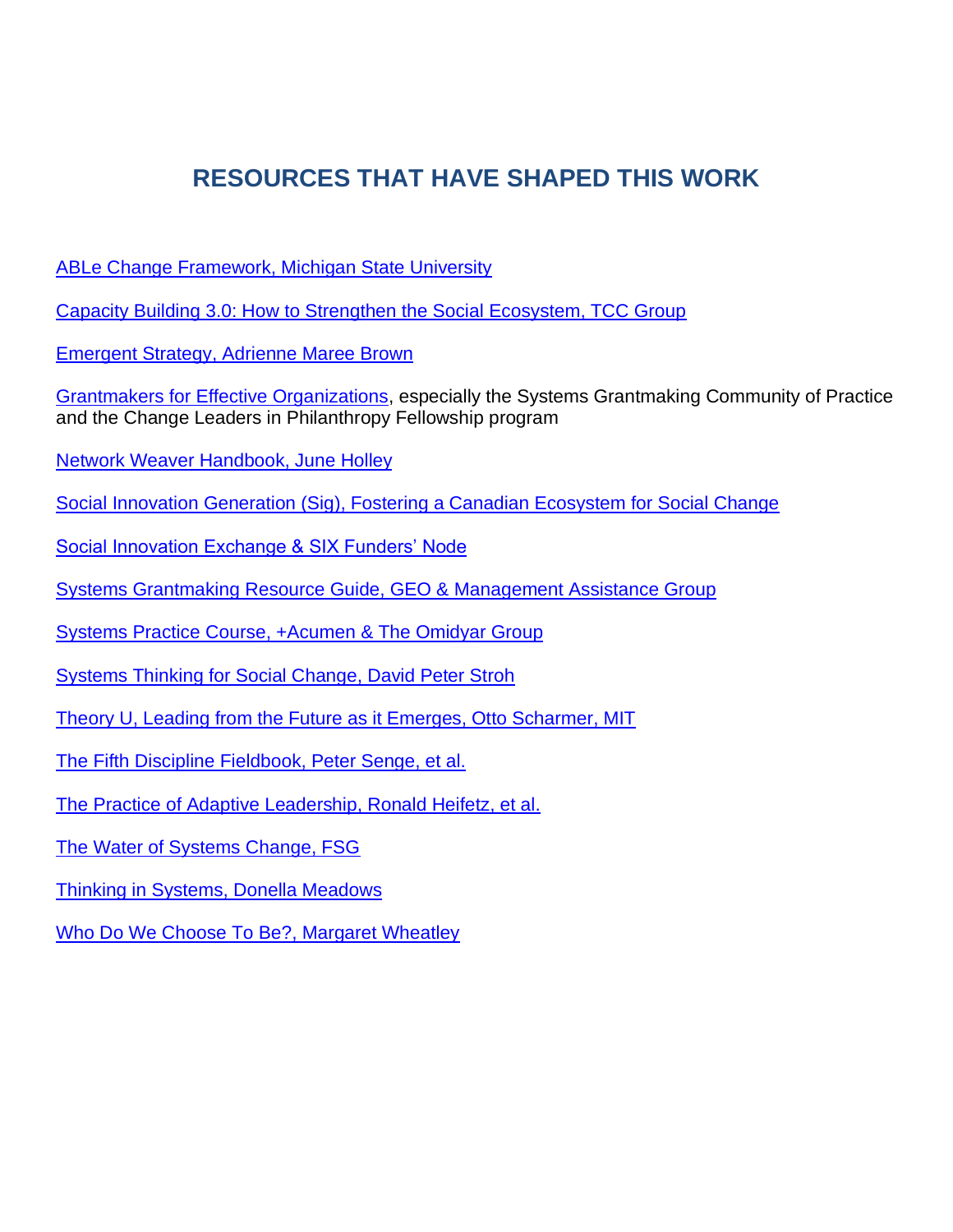# **APPENDIX 1: ATC & SCA SCORING CRITERIA**

Assets for Thriving Communities & Systems Change Accelerator grants are reviewed and scored by staff, board and Rotarian volunteers. Final decisions to fund are made by the Rotary Charities board of directors. The following criteria will each be scored from 1 to 5 using the following scale. Application questions have been designed to elicit responses to the bullets under each criterion.

| <b>Does Not Meet</b> | <b>Mostly Does</b> | Somewhat              | <b>Mostly Meets</b> | <b>Meets or Exceeds</b> |
|----------------------|--------------------|-----------------------|---------------------|-------------------------|
| <b>Criteria</b>      | <b>Not Meet</b>    | <b>Meets Criteria</b> | <b>Criteria</b>     | <b>Criteria</b>         |
|                      | <b>Criteria</b>    |                       |                     |                         |

# **ASSETS FOR THRIVING COMMUNITIES**

#### **ATC CRITERIA**

**Proposed Project:** Project meets the purpose of the category and is likely to produce the intended results**:**

- The project is well designed to create/expand a community asset that will help our region be more fair, thriving or resilient.
- There is evidence that the project is based on a known need/opportunity (based on data and/or a community engagement process)

**Alignment:** Project is well aligned with other work in the community:

- The project is aligned with other related work in the region in order to maximize impact
- References are well-informed about the initiative, in full support, and believe the work will create a more fair and thriving region (new)

**Inclusive**: The project is inclusive of project beneficiaries:

- Those who will benefit from the project have influenced the planning or design of the proposed work
- If a group of stakeholders has not been included, there is a plan to include them in the future
- Project beneficiaries will be included throughout the implementation of the project
- The asset will be equally available to all in the community; barriers to access have been addressed. Or, the project will make an existing asset more available to a specific group.

**Collaborative**: The organization and project will be collaborative:

- The applicant describes a history of collaboration
- It is clear how project partners will work together to increase the project's impact, including how decisions will be made
- If there is a fiduciary, its role is clear, including how funds will be distributed to other partners
- MOUs or partnership agreements are attached if grant funds will be shared with partners

**Resourceful**: The project will be resourceful:

- Other funds, expertise and resources will be leveraged for the project.
- Existing community resources and assets will be used creatively to make the most out of what the community already has
- Future resource needs have been considered and there is an idea how these resources may be acquired

**Reflective:** The project has been, and will continue to be, reflective:

- The project has been informed by global, national and or local trends
- They have ideas about what will indicate progress toward their long-term vision, what they will look for and how they will find it
- They have considered the potential unintentional consequences of the success or failure of their initiative
- **Adaptive:** The project will be able to be adaptive during the grant period and after:
	- Processes, mechanisms, and culture are in place that ensure they can adapt quickly to changing needs
	- The project has been designed in a way that it will continue to adapt into the future